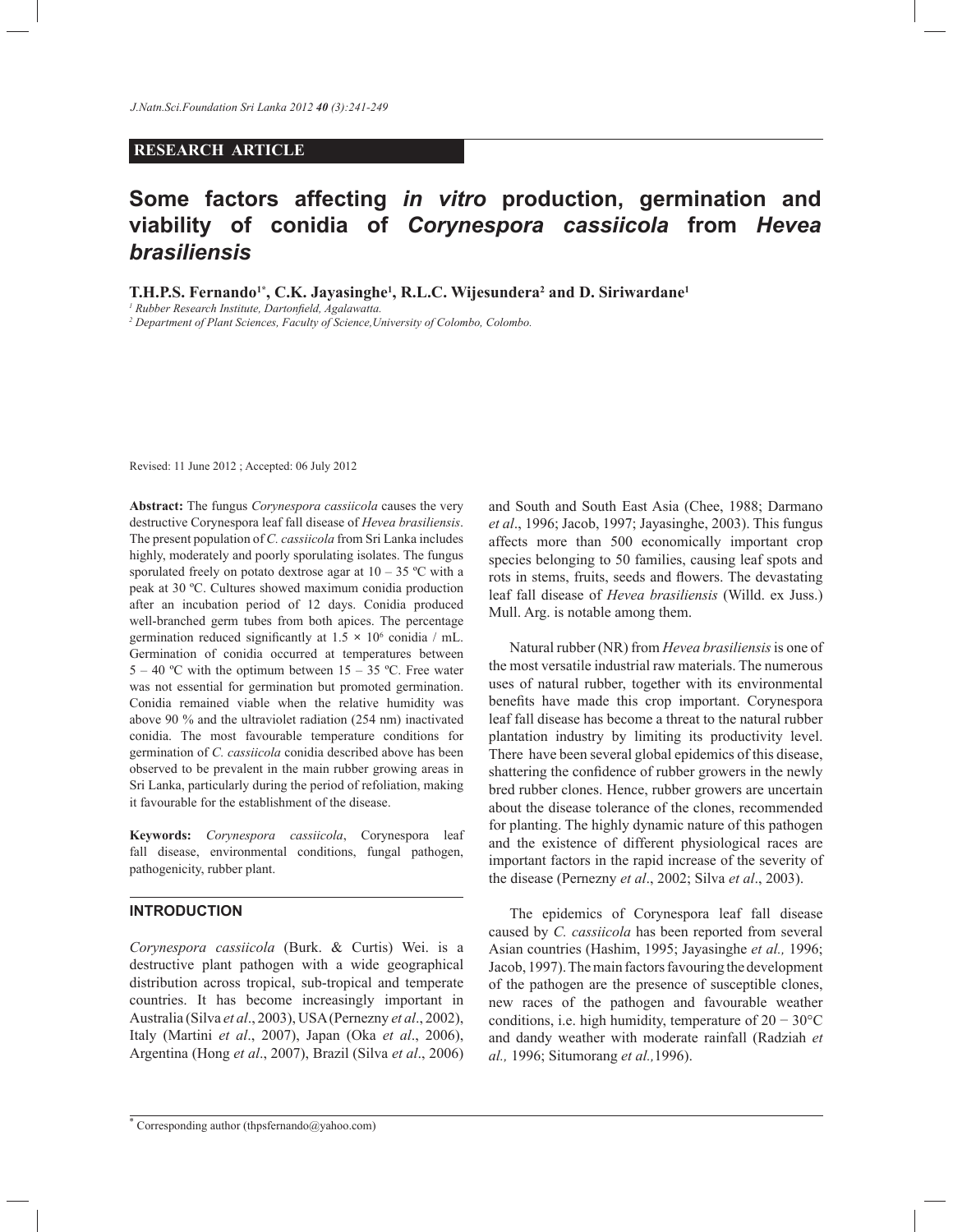Development of disease resistant clones has been identified as the best long-term strategy for the management of the disease. However, in sudden disease outbreaks, which occur commonly, the chemical control methods are vital to rehabilitate mature rubber plantations. To optimize the use of chemicals in disease control, information about the epidemiological factors of the disease is essential. However, such information available for the new population of *C. cassiicola* are not adequate (Chee, 1988); (Review of Plant Pathology, up to Aug. 2010). In this background, the present study was undertaken to investigate the factors affecting conidia production, germination and viability of the rubber isolates of *C. cassiicola*.

## **METHODS AND MATERIALS**

#### **Fungus**

Fifteen *Corynespora cassiicola* isolates were obtained from diseased leaves of different clones of *Hevea brasiliensis* (Fernando *et al.*, 2009). All isolates were purified and single conidia cultures were raised on potato dextrose agar (PDA) at room temperature (RT:  $28 \pm 2$  °C). Based on cultural, reproductive, physiological characters and pathogenicity, which have been studied earlier (Fernando *et al.,* 2009), three isolates (E, L, A) were selected for this study. Cultures were maintained on PDA at RT after establishing their pathogenicity on rubber plants.

**Inoculation of the fungus:** In the experiments described below, 7 mm diameter mycelial plugs obtained from actively growing 8 d old cultures of the relevant isolate of the fungus on PDA were used for inoclulation. To prepare conidial suspensions, 10 d old cultures of the fungus were flooded with 10 mL sterilized distilled water and the colony surface was mechanically disturbed with a paint brush. The resulting suspension was filtered through muslin cloth and the conidia concentration was adjusted as necessary, using a haemocytometer.

**Estimation of conidia production:** To determine the number of conidia produced, 10 d old cultures on PDA were flooded with 10 mL of sterile distilled water and the colony surfaces were mechanically disturbed with a paint brush to suspend all conidia. The suspension, after dilution to 50 mL with sterile water, was shaken for 5 min using an orbital shaker (GFL, Germany) at 30 rpm. The resulting decoction was filtered through a muslin cloth and the conidia concentration was measured using a haemocytometer after appropriate dilution with sterile distilled water. Diameters of the individual cultures were

measured to determine growth and colony area. Each experiment was replicated 4 times.

#### **Effect of culture age, media, and temperature on conidia production**

**Culture age:** The three isolates (E, A, L) were grown for 12 d at RT under normal light and dark regimes, on 10 mL PDA in Petri dishes. Five replicates were used for each treatment. The conidia production was determined as described above at 2 d intervals.

**Culture media:** To identify the best medium for sporulation, six commercially prepared media (Difco) namely PDA, Lima Bean Agar (LBA), Czapek Dox Agar (CDA), Malt Agar (MA), Corn Meal Agar (CMA), Water Agar (WA) and laboratory prepared leaf extract agar (described below) were used. Each medium (10 mL) was inoculated with the fungus and incubated at RT under normal light and dark regimes. Five replicates were used for each treatment. At the end of the incubation period, conidia production was estimated as described above.

*Preparation of leaf extract agar***:** Semi-mature leaves (10 g) from the clone RRISL 202 (CLFD susceptible clone) were ground in 100 mL sterile water and filtered through a muslin cloth. Four grams of commercial agar powder (Difco) was dissolved in 50 mL of water and mixed with 50 mL of the leaf extract and sterilized at 120 °C for 20 min.

**Temperature:**Conidia production on PDA was estimated at 5, 10, 15, 20, 25, 30, 35, 40 ˚C temperatures for the three isolates (E, A, L). The media were inoculated and incubated in thermostatically controlled incubators (ASTELL-12) under continuous darkness for 12 d.

#### **Factors affecting conidia germination and viability:**

The high sporulating isolate, E was used for all the experiments on conidia germination and viability. Test conidial suspensions were obtained using 10 d old cultures grown on PDA.

**Percentage germination:** To determine the percentage germination of conidia, 0.02 mL of a conidial suspension  $(5 \times 10^4 \text{ conidia } / \text{ mL})$  was placed on a clean glass slide with the aid of a micropipette. The slides were placed on inverted Petri dishes, which were kept in plastic trays lined with moist blotting papers (approx. 100 % RH) and incubated at RT for 10 and 12 h in moist chambers. At the end of the incubation period, conidia were stained with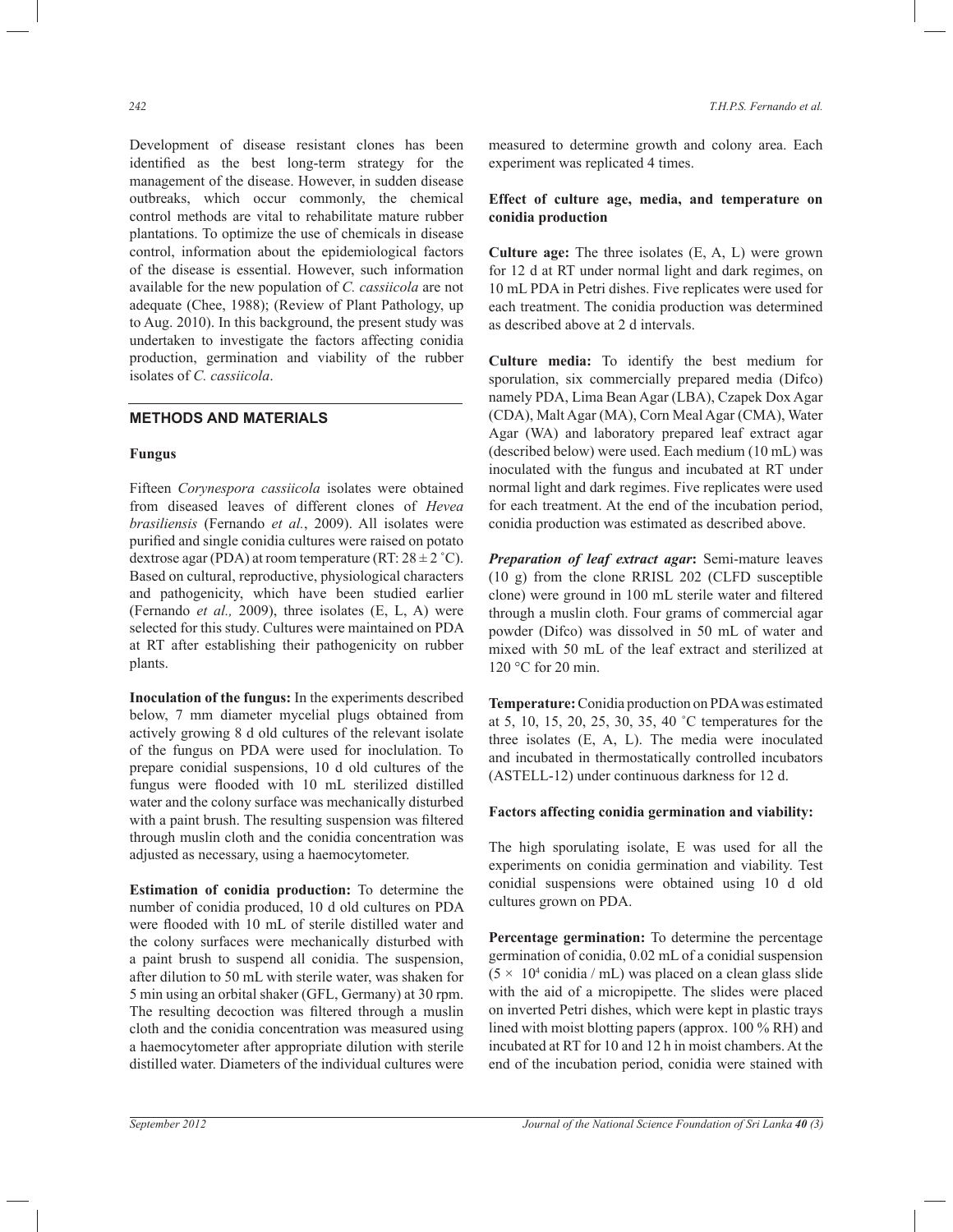a commercial preparation of lacto phenol cotton blue (Difco) and examined under the microscope.

 A conidium was considered as germinated when the germ tube was longer than half the length of the conidium. Fifty conidia were counted per drop and the means of at least 3 drops were taken per replicate to calculate percentage germination. Four slides were sampled per treatment.

*Conidia concentration***:** Percentage germination of conidia were also tested at seven different conidial concentrations ranging from  $1 \times 10^4$  to  $1.5 \times 10^6$  conidia / mL on glass slides. Droplets of 0.02 mL were placed on slides and incubated as described by Sharma and Mohanan (1991). Percentage germination of conidia was recorded as described above after 12 h of incubation period.

*Incubation period***:** To find the optimum incubation period for germination, conidia droplets (0.02 mL) obtained from a  $5 \times 10^4$  conidia / mL suspension were placed on glass slides and incubated inside polystyrene boxes lined with moistened blotting papers at  $28 \pm 2$  °C. The slides were examined for germination at 2 h intervals for 14 h and the percentage germination was assessed.

*Temperature***:** Germination of conidia was observed at seven different temperatures ranging from  $10 - 40$  °C. Conidia droplets  $(5 \times 10^4 \text{ conidia } / \text{ mL})$  on glass slides served as wet smears, while on another set of slides dry smears were obtained by carefully blotting off the water of the droplets, 2 min after the droplets were placed on slides. Slides having both dry and wet smears were placed on inverted Petri dishes, which were inside polystyrene boxes lined with moist blotting papers. These boxes were incubated at 10, 15, 20, 25, 30, 35 and 40 ˚C in thermostatically controlled incubators. Samples were withdrawn at 10 and 12 h intervals and percentage germination was assessed as described earlier. Four slides were used for each treatment.

 To study the effect of different temperatures on the viability of conidia, wet and dry smears (0.02 mL drops of a  $5 \times 10^4$  conidia / mL, suspension) of conidia on glass slides were incubated in moist chambers at temperatures of 10 and 40 ºC in thermostatically controlled incubators. The samples were withdrawn 2, 3, 6, 12 and 24 h after incubation and kept at RT for 10 and 12 h in moist chambers to assess percentage germination.

*Free water***:** In another experiment, slides having both dry and wet smears as described above were placed on inverted Petri dishes, which were inside polystyrene boxes lined with moist blotting papers. These boxes were incubated at RT under 100 % RH (approx.). Percentage germination was assessed after 12 h of incubation.

Dry smears  $(0.02 \text{ mL drops of a } 5 \times 10^4 \text{ conidia } / \text{ mL}$ , suspension) of conidia on glass slides were incubated at RT for 2, 3, 6, and 12 h and a drop of water was added. The smears were kept at room temperature for 12 h in moist chambers to assess percentage germination.

*Relative humidity*: Conidia droplets  $(5 \times 10^4 \text{ conidia})$ / mL) kept on glass slides as described earlier were incubated at RT under humidities of 100, 96, 91, 85, 80, 75 and 63 % for 12 h. Saturated aqueous solutions of potassium sulphate, potassium nitrate, potassium chloride, and sodium nitrate in sealed Kilner jars were used to obtain the required relative humidity (CMI, 1984). Hundred percent relative humidity (RH) (approx.) was obtained by replacing the salt solutions in Kelner jars with distilled water. Samples were withdrawn after 12 h and the percentage germination was assessed. Wet smears incubated at 100 % RH served as controls.

 Dry smears of *C. cassiicola* on glass slides were incubated under different humidities at RT. The samples were withdrawn after 2, 3, 6, 12 h and kept at RT for 10 and 12 h in moist chambers to assess percentage germination.

*UV radiation***:** Germination of conidia was assessed after exposing conidia either as wet or dry smears on glass slides to UV light from two sources (253.7 nm, "Hanovia" lamp placed, 0.33 m above conidia and 366 nm "Camag" lamp placed 10 m above conidia). To study the effect of UV radiation on the viability of conidia, dry smears were placed for 20, 40, 60, 80, 100, 120 min under normal light (control) or under the respective UV source. The treated dry smears were re-wetted and all the samples were incubated in moist chambers at RT and percentage germination was assessed after 12 h.

#### **RESULTS**

In an earlier study (Fernando *et al.,* 2009), 15 isolates of *C. cassiicola* were obtained from different clones of *H. brasiliensis* and based on cultural, reproductive and pathogenic characters, the isolates were grouped into three cluster groups. Three isolates (E, L and A) were selected (one isolate representing each cluster group). For studies on germination and viability, only isolate E (a good sporulator) was employed in the present study.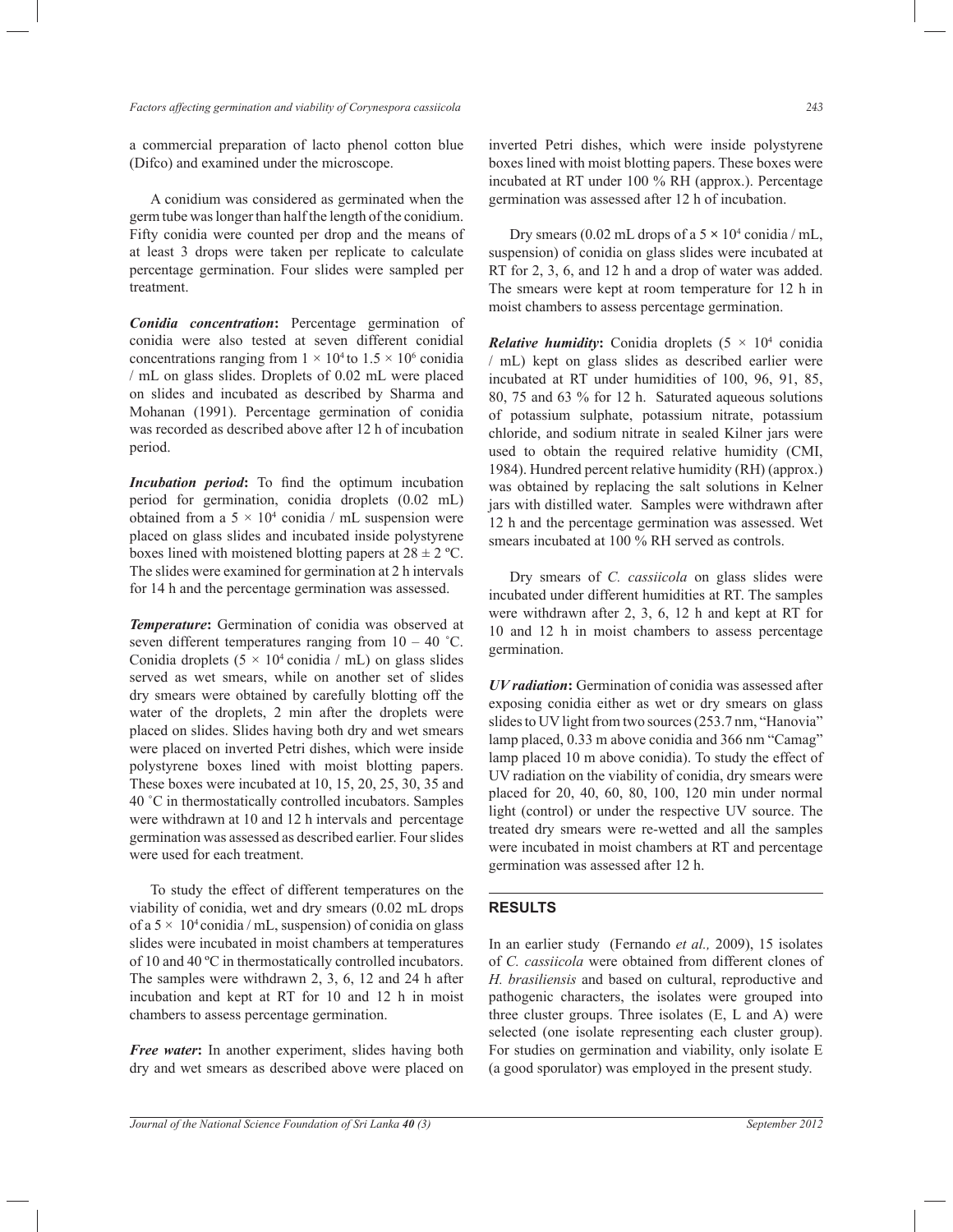## **Factors affecting conidia production of** *C. cassiicola*

*Culture media***:** Conidia production of the two isolates (E and A) occurred on four media. On CMA and WA the isolates E and A did not produce conidia and the isolate L did not produce conidia on any of the media tested. Isolate E was the most prolific conidia producer. A significant variation in the production of conidia among different isolates was observed (Table 1).

*Culture age***:** The two isolates E and A commenced production of conidia on PDA, 4 days after inoculation under normal dark and light regimes at RT. The cultures showed maximum conidia production after an incubation period of 12 days (isolate  $E - 21.7 \times 10^5$  and isolate A - $19 \times 10^4$  conidia / cm <sup>2</sup>).

*Temperature***:** Conidia production occurred between

 $10^{\circ}$  – 35 $^{\circ}$  C. No sporulation or growth of the colonies of the isolates was observed at temperatures below 5° C and above 35° C. The highest conidia production was at 30° C in both isolates E and A. Isolate L did not produce conidia at the range of test temperatures (Figure 1).

### **Factors affecting conidia germination and viability**

Conidia of the isolates produced germ tubes from both apices. The germ tubes were well branched and elongated rapidly.

*Conidia concentration***:** At conidia concentrations of  $1 \times 10^4$  conidia / mL, 100 % germination was observed. With the increase of concentration, the percentage of germination decreased. The percentage germination reduced significantly at concentrations  $1 \times 10^6$  and  $1.5 \times$ 10<sup>6</sup> conidia / mL (Table 2).

**Table 1:** Production of conidia by *C. cassiicola*, isolates A and E on different media

| Media      | Conidia production $\times$ 10 <sup>4</sup> / cm <sup>2</sup> |                      |           |  |  |  |  |  |
|------------|---------------------------------------------------------------|----------------------|-----------|--|--|--|--|--|
|            | Isolate A                                                     | Isolate E            | Isolate L |  |  |  |  |  |
| <b>PDA</b> | 19.33 <sup>A</sup>                                            | 216.67 <sup>m</sup>  | $\theta$  |  |  |  |  |  |
| LBA        | 8.0 <sup>B</sup>                                              | $47.67$ <sup>0</sup> | $\theta$  |  |  |  |  |  |
| <b>CDA</b> | $70^{\rm B}$                                                  | 123.0 <sup>n</sup>   | $\theta$  |  |  |  |  |  |
| MA         | 2.33 <sup>B</sup>                                             | 14.33 <sup>p</sup>   | $\theta$  |  |  |  |  |  |
| <b>CMA</b> | 0 <sup>c</sup>                                                | $^{04}$              | $\theta$  |  |  |  |  |  |
| <b>WA</b>  | $^{0c}$                                                       | $^{04}$              |           |  |  |  |  |  |

\* Means with the same letter are not significantly different based on Duncan's multiple range test



**Figure 1:** Conidia production of *C. cassiicola* isolation after 12 days on PDA at different temperatures

**Table 2:** Effect of conidia concentration on germination in *C. cassiicola*

| Conidia concentration<br>(No of conidia / ml) | % Germination    |
|-----------------------------------------------|------------------|
| $1.0 \times 10^{4}$                           | 100              |
| $5.0 \times 10^{4}$                           | $98 (\pm 1.155)$ |
| $1.0 \times 10^{5}$                           | $95 (\pm 2.887)$ |
| $2.5 \times 10^{5}$                           | $90 (\pm 5.0)$   |
| $5.0 \times 10^{5}$                           | $90 (\pm 4.041)$ |
| $1.0 \times 10^{6}$                           | $68 (\pm 3.606)$ |
| $1.5 \times 10^{6}$                           | $30 (\pm 7.638)$ |



**Figure 2:** Effect of incubation time on germination of *C. cassiicola* isolate E conidia at RT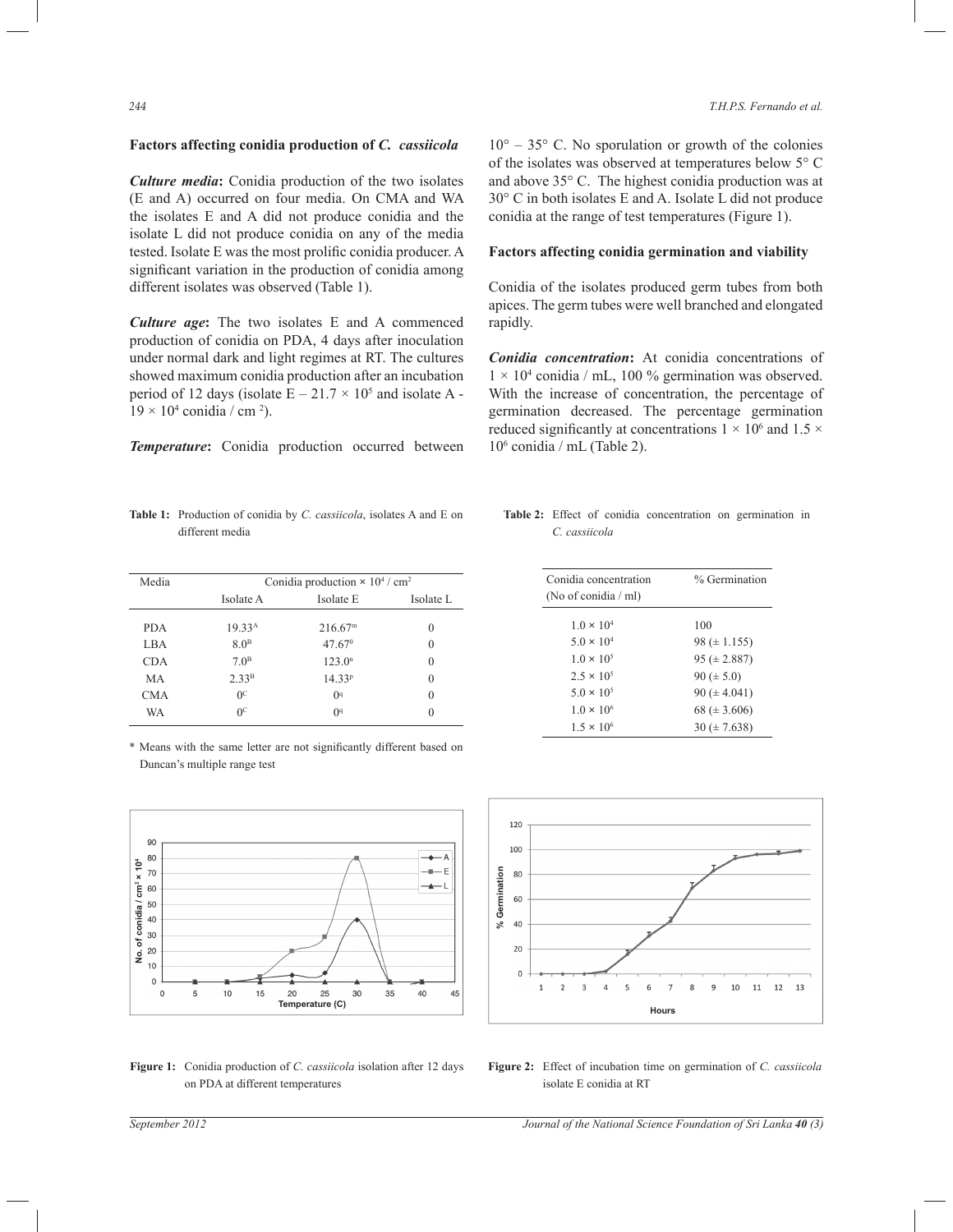*Factors affecting germination and viability of Corynespora cassiicola 245*

|                                   | % Germination of conidia |              |                 |              |                 |              |                 |              |                  |                |
|-----------------------------------|--------------------------|--------------|-----------------|--------------|-----------------|--------------|-----------------|--------------|------------------|----------------|
| Exposure time (h)                 |                          | 2h           |                 | 3h           |                 | 6h           |                 | 12h          |                  | 24h            |
| Incubation time (h)               | 10 <sub>h</sub>          | 12h          | 10 <sub>h</sub> | 12h          | 10 <sub>h</sub> | 12h          | 10 <sub>h</sub> | 12h          | 10 <sub>h</sub>  | 12h            |
| Temperature exposed $(^{\circ}C)$ |                          |              |                 |              |                 |              |                 |              |                  |                |
| 10                                | 100                      | 100          | 100             | 100          | 38              | 49           | $\mathbf{0}$    | 10           | $\mathbf{0}$     | $\mathbf{0}$   |
|                                   | $(\pm 0)$                | $(\pm 0)$    | $(\pm 0)$       | $(\pm 0)$    | $(\pm 3.06)$    | $(\pm 5.51)$ | $(\pm 0)$       | $(\pm 3.61)$ | $(\pm 0)$        | $(\pm 0)$      |
| 15                                | 100                      | 100          | 100             | 100          | 25              | 40           | $\mathbf{0}$    | 10           | $\mathbf{0}$     | $\mathbf{0}$   |
|                                   | $(\pm 0)$                | $(\pm 0)$    | $(\pm 0)$       | $(\pm 0)$    | $(\pm 22.5)$    |              | $(\pm 0)$       | $(\pm 0)$    | $(\pm 0)$        | $(\pm 0)$      |
| 20                                | 100                      | 100          | 100             | 100          | 50              | 40           | 10              | 20           | $\mathbf{0}$     | $\mathbf{0}$   |
|                                   | $(\pm 0)$                | $(\pm 0)$    | $(\pm 0)$       | $(\pm 0)$    | $(\pm 5.29)$    | $(\pm 7.64)$ | $(\pm 7.50)$    | $(\pm 5.51)$ | $(\pm 0)$        | $(\pm 0)$      |
| 25                                | 100                      | 100          | 100             | 100          | 15              | 20           | 12              | 20           | $\mathbf{0}$     | $\overline{0}$ |
|                                   | $(\pm 0)$                | $(\pm 0)$    | $(\pm 0)$       | $(\pm 0)$    | $(\pm 2.52)$    | $(\pm 4.58)$ | $(\pm 3.0)$     | $(\pm 4.16)$ | $(\pm 0)$        | $(\pm 0)$      |
| 30                                | 100                      | 100          | 100             | 100          | 28              | 38           | 25              | 40           | $\boldsymbol{0}$ | 10             |
|                                   | $(\pm 0)$                | $(\pm 0)$    | $(\pm 0)$       | $(\pm 0)$    | $(\pm 6.43)$    | $(\pm 4.73)$ | $(\pm 5.0)$     | $(\pm 3.6)$  | $(\pm 0)$        | $(\pm 4.73)$   |
| 35                                | 40                       | 40           | 15              | 25           | $\mathbf{0}$    | $\mathbf{0}$ |                 |              |                  |                |
|                                   | $(\pm 3.61)$             | $(\pm 7.94)$ | $(\pm 3.06)$    | $(\pm 3.61)$ | $(\pm 0)$       | $(\pm 0)$    |                 |              |                  |                |
| 40                                | 10                       | 10           | $\mathbf{0}$    | $\mathbf{0}$ | ٠               |              |                 |              |                  |                |
|                                   | $(\pm 3.61)$             | $(\pm 3.06)$ | $(\pm 0)$       | $(\pm 0)$    |                 |              |                 |              |                  |                |

**Table 3:** Percentage germination of *C. cassiicola* conidia after incubation for 10 hours and 12 hours at 100 % RH as dry smears following exposure to different temperatures

*Incubation period***:** Conidia germination on glass slides commenced after 3 hours of incubation. The percentage germination rapidly increased 5 hours after incubation and reached the maximum after 12 hours of incubation (Figure 2).

*Temperature***:** Germination occurred at temperatures between  $5 - 40$  °C. The optimum temperature range was between  $15 - 35^{\circ}$  C when incubated as wet smears on



**Figure 3:** Effect of temperature on germination of *C. cassiicola* isolate E in wet and dry smears

*Journal of the National Science Foundation of Sri Lanka 40 (3) September 2012*

glass slides (Figure 3). The elongation of the germ tube was very rapid between  $25 - 35$  °C. When incubated as dry smears on glass slides, the dryness reduced percentage germination at all temperatures and the germ tubes were comparatively weak. The germ tubes were very thin compared to the controls.

Three or more hours exposure to 40 ºC totally inhibited conidia germination (Table 3). At 35 ºC exposure for

**Table 4:** Percentage germination of *C. cassiicola* conidia at different relative humidities for an incubation period of 12 hours at RT

| Relative humidity (%) | Percent germination $(\% )$<br>(12 h of incubation) |  |  |  |  |
|-----------------------|-----------------------------------------------------|--|--|--|--|
| 100 (Wet)             | $100 (\pm 0)$                                       |  |  |  |  |
| 100(Dry)              | 55 ( $\pm$ 7.64)                                    |  |  |  |  |
| 98                    | 40 ( $\pm$ 3.06)                                    |  |  |  |  |
| 95                    | $20 (\pm 8.74)$                                     |  |  |  |  |
| 92                    | $14 (\pm 7.02)$                                     |  |  |  |  |
| 90                    | $10 (\pm 2.52)$                                     |  |  |  |  |
| 88                    | $0 (\pm 0)$                                         |  |  |  |  |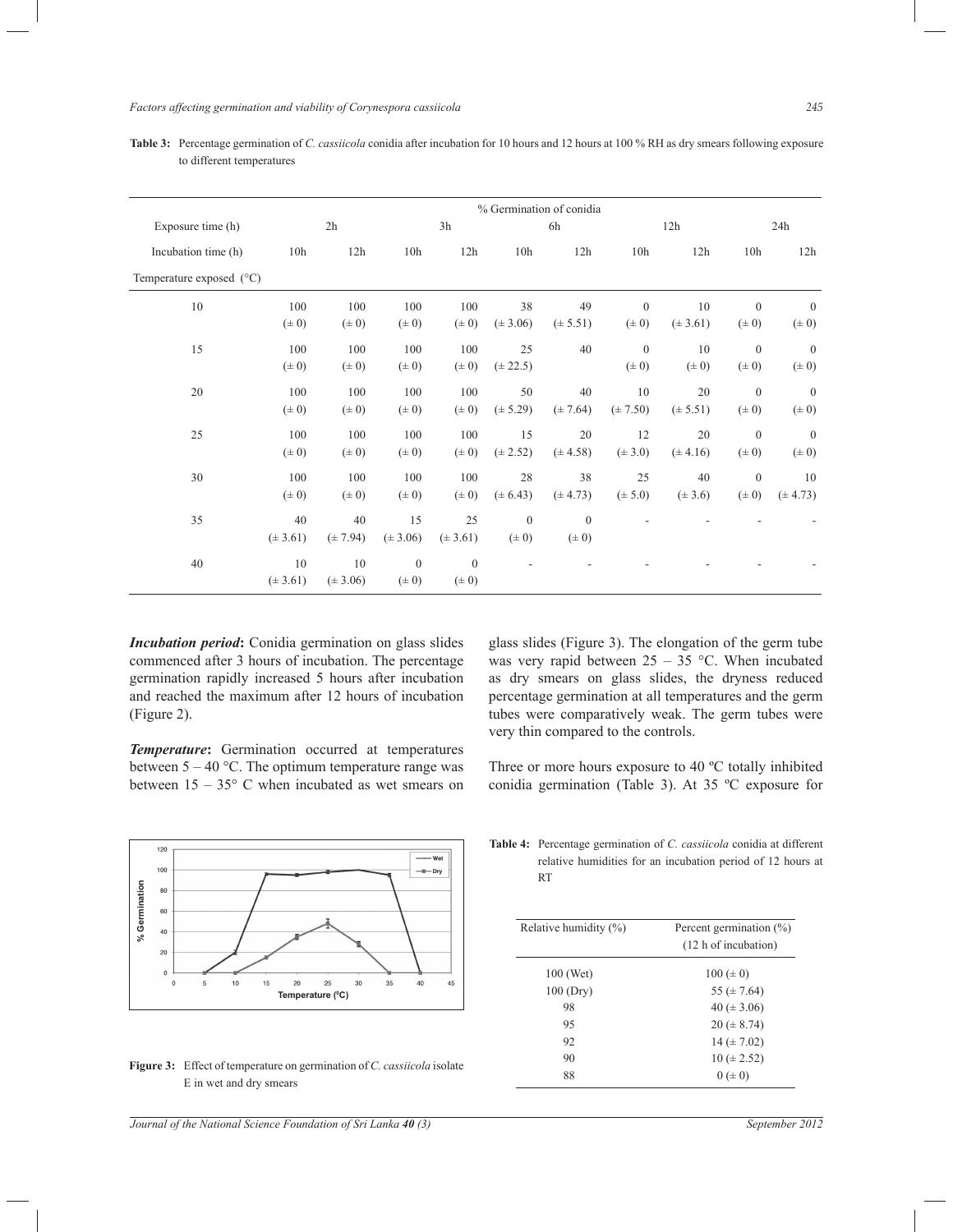2 hours and 3 hours drastically reduced percentage germination, while exposure for 6 hours caused total inhibition. Germination was 100 % after exposure for 2 hours and 3 hours at all temperatures except 35 and 40 ºC. Exposure for 6 hours or more reduced germination significantly at all temperatures, while 24 hours incubation caused total inhibition (Table 3).

## **Relative humidity**

Conidia germinated in the presence of free water at RT. In the absence of free water, only 55 % conidia germinated when exposed to 100 % RH. Germination reduced significantly when conidia were incubated at RH less than 100 %. Percentage germination reduced to 40 % when exposed to 98 % RH, and to 20 % when exposed to



**Figure 4:** The viability of detached conidia after exposure to ultra violet radiation as dry smears on glass slides - *C. cassiicola* – isolate E

**Table 5:** Percentage germination of *C. cassiicola* conidia after incubation for 10 hours and 12 hours at 100 % RH as dry smears following exposure to different relative humidities

|                       | % Germination of conidia |              |                 |                |                 |                |                 |                 |                 |              |
|-----------------------|--------------------------|--------------|-----------------|----------------|-----------------|----------------|-----------------|-----------------|-----------------|--------------|
| Exposure time (h)     |                          | 2 h          |                 | 3 h            |                 | 6 h            |                 | 12 <sub>h</sub> |                 | 24h          |
| Incubation time (h)   | 10 <sub>h</sub>          | 12h          | 10 <sub>h</sub> | 12h            | 10 <sub>h</sub> | 12h            | 10 <sub>h</sub> | 12h             | 10 <sub>h</sub> | 12h          |
| Relative humidity (%) |                          |              |                 |                |                 |                |                 |                 |                 |              |
| $100$ (aq)            | 100                      |              |                 |                |                 |                |                 |                 |                 |              |
|                       | $(\pm 0)$                |              |                 |                |                 |                |                 |                 |                 |              |
| $100$ (dry)           | 87.6                     | 92.3         | 91.3            | 90             | 73.33           | 77.66          | 39.33           | 45.66           | 29              | 37.66        |
|                       | $(\pm 2.52)$             | $(\pm 2.52)$ | $(\pm 1.15)$    | $(\pm 5)$      | $(\pm 10.4)$    | $(\pm 2.51)$   | $(\pm 1.5)$     | $(\pm 8.14)$    | $(\pm 3.6)$     | $(\pm 2.51)$ |
| 98                    | 71                       | 76.33        | 64.33           | 66             | 47.33           | 50.66          | 38.33           | 42.66           | 8               | 10.66        |
|                       | $(\pm 3.6)$              | $(\pm 3.21)$ | $(\pm 4.04)$    | $(\pm 5.29)$   | $(\pm 6.42)$    | $(\pm 9.01)$   | $(\pm 7.63)$    | $(\pm 6.42)$    | $(\pm 5.29)$    | $(\pm 8.32)$ |
| 95                    | 22.66                    | 15.66        | 21.66           | 12.33          | $\mathbf{0}$    | $\overline{0}$ | $\theta$        | $\mathbf{0}$    | $\overline{0}$  | $\mathbf{0}$ |
|                       | $(\pm 6.42)$             | $(\pm 9.29)$ | $(\pm 10.4)$    | $(\pm 2.51)$   |                 |                |                 |                 |                 |              |
| 92                    | $\theta$                 | $\mathbf{0}$ | $\mathbf{0}$    | $\overline{0}$ | $\mathbf{0}$    | $\mathbf{0}$   | $\theta$        | $\mathbf{0}$    | $\overline{0}$  | $\mathbf{0}$ |

95 % RH. The percentage germination reduced to 10 % when incubated at 90 % RH, and at 88 % RH conidia showed no germination (Table 4). Exposure to 92 % RH totally inhibited conidial germination. Exposure to 95 % RH also drastically reduced percentage germination and an exposure for 6 hours caused a total loss of viability (Table 5).

# **UV radiation**

Under both UV sources conidia showed 100 % germination in the presence of free water. No germinated

**Table 6:** Percentage germination of *C. cassiicola* conidia after incubation for 12 hours at 100 % RH as wet and dry smears

| <b>UV</b> Source | % germination of conidia |                 |
|------------------|--------------------------|-----------------|
|                  | Wet                      | Dry             |
| $254 \text{ nm}$ | $*100 (\pm 0)$           | $0 (= 0)$       |
| 366 nm           | $100 (\pm 0)$            | $28 (\pm 6.11)$ |

\* Germ tubes had unusual shapes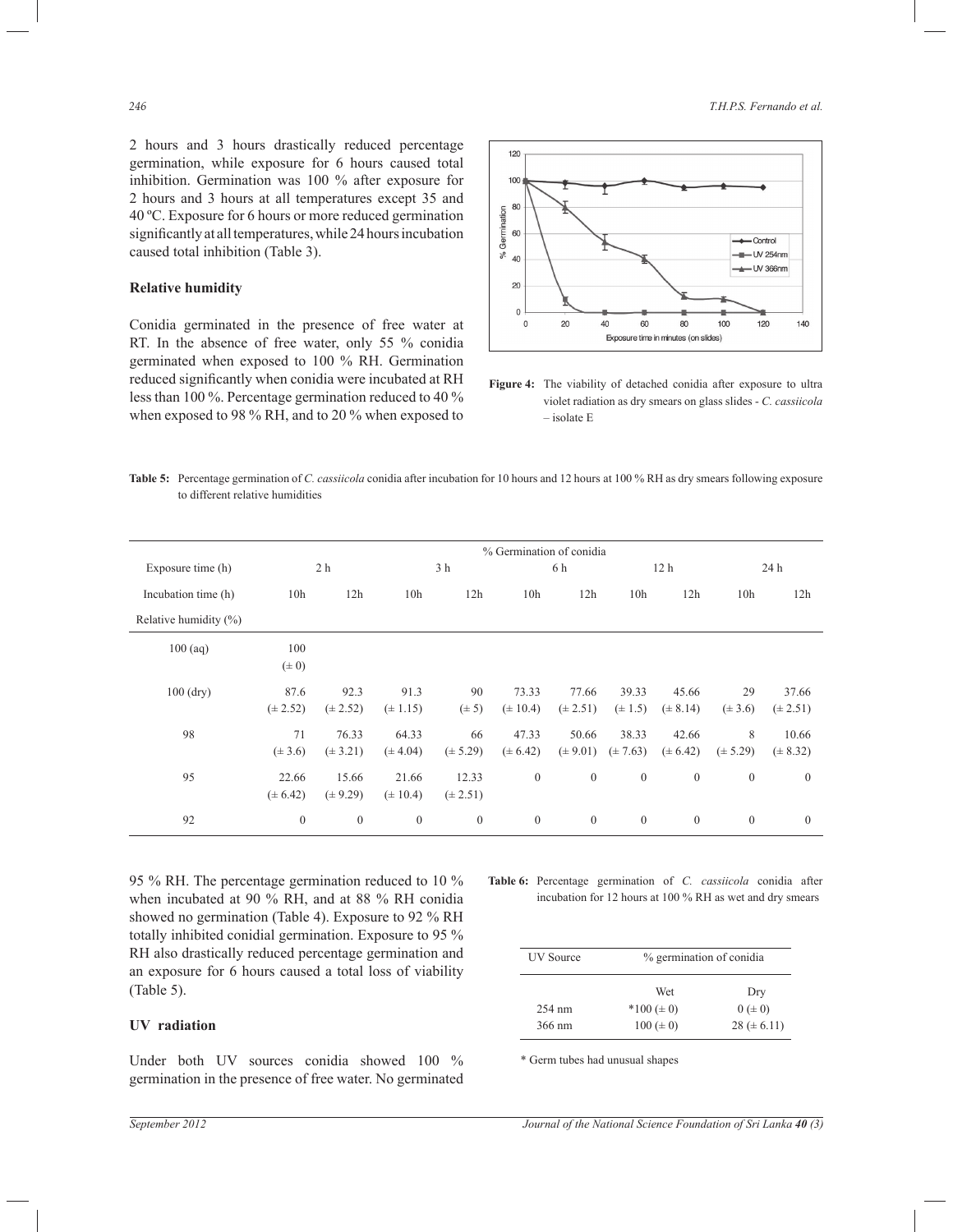conidia were observed in dry smears (Table 6). Twenty minute exposure of conidia to 254 nm as wet smears inactivated the conidia significantly and 45 min exposure was detrimental. UV radiation of 366 nm was not totally effective even with an exposure time of 60 min. An exposure time of 2 hours to 366 nm UV source was detrimental (Figure 4).

# **DISCUSSION**

Many factors are known to govern the pathogenicity of *C. cassiicola* on *H*. *brasiliensis*, i.e. conidia concentration, availability of free water, temperature, relative humidity and the presence of the susceptible leaf stage (Fernando *et al*., 2011). In this study *C. cassiicola* isolates showed significant variations in the production of conidia on

artificial media. There were high sporulating, moderately sporulating and also very low sporulating isolates. The results also revealed that free water was not essential but promoted germination and a considerable percentage of conidia germinated, even under dry conditions if high humidity levels were present. Conidial germination was observed within a wide range of temperatures and the conidia had the ability to withstand exposure to temperatures as high as 35 ºC in free water. Results of experiments carried out to determine the effect of exposing conidia to different humidity levels revealed that conidia can remain viable, provided the relative humidity is high (above 92 %). The conidia of *C. cassiicola* as conidia of many other fungi like *Colletotrichum* (Fernando *et al*., 2000) showed self inhibition at high conidia concentrations.



**Figure 5:** (a) Average daily temperature maxima and minima, relative humidity (morning and evening) and (b) average daily rain fall at Ratnapura, Sri Lanka during defoliation - refoliation period ( December 2008 – March 2009). Source: Tea Research Institute Weather Station, Karapincha, Ratnapura, Sri Lanka.



**Figure 6:** (a) Average daily temperature maxima and minima, relative humidity (morning and evening) and (b) average daily rain fall at Ratnapura, Sri Lanka during the defoliation - refoliation period ( December 2009 – March 2010). Source: Tea Research Institute Weather Station, Karapincha, Ratnapura, Sri Lanka.

*Journal of the National Science Foundation of Sri Lanka 40 (3)* September 2012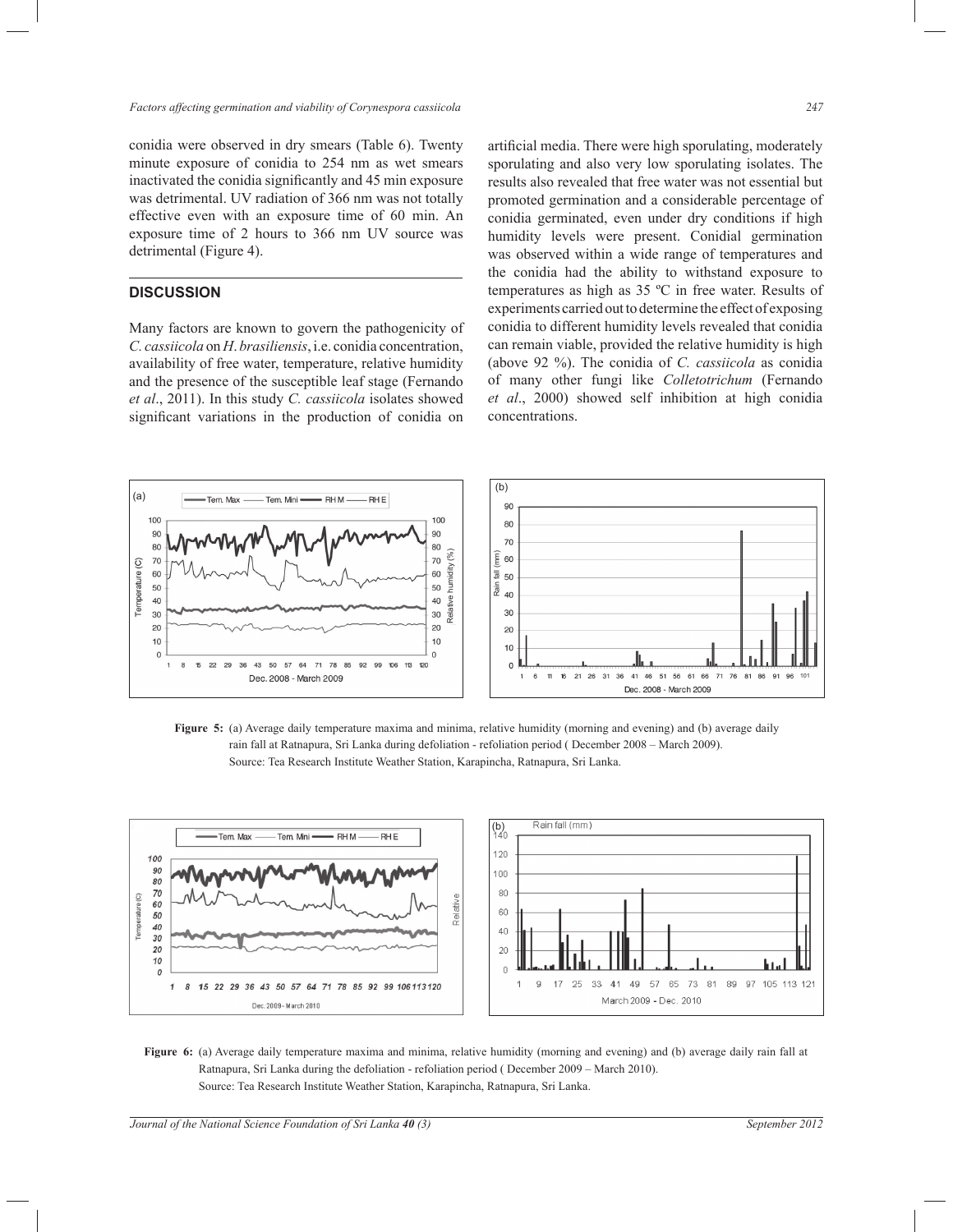*C. cassiicola* is becoming increasingly destructive in both temperate and tropical countries (Kajornchaiakul, 1987; Chee, 1988; Sinullingga *et al*., 1996; Jacob, 1997; Begho, 2000; Jean, 2000; Pernezny *et al*., 2002; Jayasinghe, 2003; Silva *et al*., 2003; Oka *et al*., 2006; Silva *et al*., 2006; Hong *et al*., 2007; Jinji *et al*., 2007; Martini *et al*., 2007). This can be related to the ability of the fungus to produce conidia within a wide temperature range (from  $5 - 40$  °C) and the ability of conidia to germinate easily in free water or when high humid conditions are present, as shown in this investigation.

 In the main rubber growing areas in Sri Lanka, relative humidity in the morning is reported to be very high  $(90 - 100 \%)$  and is often associated with showery overcast conditions (Liyanage *et al*., 1986). The minimum temperature is usually above 20 ºC and the maximum below 35 ºC. These environmental conditions are very prominent during the refoliation period (December to March) when immature leaves are present (Figures 5 and 6). Hence, it is clear that the climatic conditions prevailing in the main rubber growing areas, especially during the refoliation period are highly favourable for the establishment and the growth of the fungus. Experiments have shown that lesion development occurs on leaves of all immature stages but mature leaves are resistant (Fernando *et al*., 2010). This strongly suggests that the establishment of the pathogen can occur freely during the period of refoliation.

## **Acknowledgement**

Authors are thankful to Dr. Wasana Wijesuriya for statistical analysis and Miss Madushani for word processing.

## **REFERENCES**

- 1. Begho E.R. (2000). The status of Corynespora leaf spot disease of Para rubber in Nigeria. *Preliminary investigation IRRDB Workshop on CLFD of Rubber*, 6 − 14 June, Kuala Lumpur, Malaysia and Medan, Indonesia.
- 2. Chee K.H. (1988) Corynespora leaf spot in Malaysia, country report Malaysia, Thailand, Sri Lanka and Indonesia. *Workshop on Corynespora Leaf Spot Disease on Hevea Rubber*. 12 − 13 February, Borgor, Indonesia, p. 5.
- 3. CMI (1984). Mycological Media & Methods, *Plant Pathologist's Pocket Book*, pp.410. The Cambrian News Ltd., Wales, UK.
- 4. CMI (1984) Plant Pathology Pocket Book. The Cambrian News Ltd., Wales.
- 5. Darmano T.W., Darussamin A. & Pawirosoemardjo S. (1996). Variation among isolates of *Corynespora cassiicola* associated with *Hevea brasiliensis* in Indonesia.

*Proceedings of the Workshop on Corynespora Leaf Fall Disease of Hevea rubber*, 16 − 17 December, Indonesian Rubber Research Institute, Medan, Indonesia, pp. 79 − 92.

- 6. Fernando T.H.P.S., Jayasinghe C.K. & Wijesundera R.L.C. (2000). Factors affecting spore production, germination and viability of *Colletotrichum acutatum* isolates from *Hevea brasiliensis*. *Mycological Research* **104**: 681 − 685.
- 7. Fernando T.H.P.S., Jayasinghe C.K., Wijesundera R.L.C. & Siriwardena D. (2009). Variability of *Hevea* isolates of *Corynespora cassiicola* from Sri Lanka. *Journal of Plant Disease and Protection* **116** (3): 115 − 117.
- 8. Fernando T.H.P.S., Jayasinghe C.K., Wijesundera R.L.C., Silva W.P.K. & Nishantha N.A.D. (2010). Evaluation of screening methods against Corynespora leaf fall disease of rubber (*Hevea brasiliensis*). *Journal of Plant Disease and Protection* **117** (1): 24 – 29 .
- 9. Fernando T.H.P.S., Jayasinghe C.K., Wijesundera R.L.C. & Siriwardana D. (2011). Susceptibility of different leaf stages of *Hevea* to *Corynespora cassiicola*. *Journal of Rubber Research Institute of Sri Lanka* **90**: 58 − 63.
- 10. Hashim I. (1995). Effects of fungicides, defoliation and manuring on Corynespora leaf fall of *Hevea* rubber. *IRRDB Information Quarterly* **1**:24 − 26.
- 11. Hong S., Ramallo A., Baino O. & Ramallo J. C. (2007). First report of target spot of *Vaccinium corymbosum* caused by *Corynespora cassiicola*. *Plant Disease* **91**: 771.
- 12. Jacob C K. (1997). Disease of potential threat to rubber in India. *Planters' Chronicle* **92**(10): 451 − 461.
- 13. Jayasinghe C.K., Silva W.P.K., Wettasinghe D.S., Wettasinghe J.L.P.C. & Fernando T.H.P.S. (1996). A decade of experience with Corynespora leaf fall disease in Sri Lanka, *IRRDB Symposium on Agronomy Aspects of the Cultivation of Natural Rubber (Hevea brasiliensis)*, 5 − 6 November.
- 14. Jayasinghe C.K. (2003). Corynespora leaf fall and future of the leading rubber clones in the world. *Bulletin of Rubber Research Institute of Sri Lanka* **44**: 5 − 11.
- 15. Jean W. P. (2000). Report of Coted'Ivoire. *IRRDB Workshop on Corynespora Leaf Fall of Rubber,* 6 − 14 June, Kuala Lumpur, Malaysia and Medan, Indonesia.
- 16. Jinji P., Zhang X., Qi Y., Xie Y., Zhang H. & Zhang H. (2007). First record of Corynespora leaf fall disease of *Hevea* rubber tree in China. *Australian Plant Disease Notes* **2**: 35 − 36.
- 17. Kajornchaiakul P. (1987). Corynespora disease of *Hevea* in Thailand. *Proceedings of IRRDB Symposium on Pathology of Hevea brasiliensis* 2 − 3 November, Change Hai, Thailand, pp. 1–5.
- 18. Liyanage A. de S., Jayasinghe C.K., Liyanage N.I.S. & Jayaratne A. H. R. (1986). Corynespora leaf spot disease of rubber (*Hevea brasiliensis*): a new record. *Journal of the Rubber Research Institute of Sri Lanka* **65**: 47 − 50.
- 19. Martini P., Rapetti S., Bozzano G., De Rino E., Repetto L. & Garibaldi A. (2007). *Corynespora cassiicola* parassita delbasilico in Liguria. *Informatore Fitopatologico* **57**: 31 − 32.
- 20. Oka K., Okubo A., Kodama M. & Otani H. (2006). Detoxification of alpha-tomatine by tomato pathogens